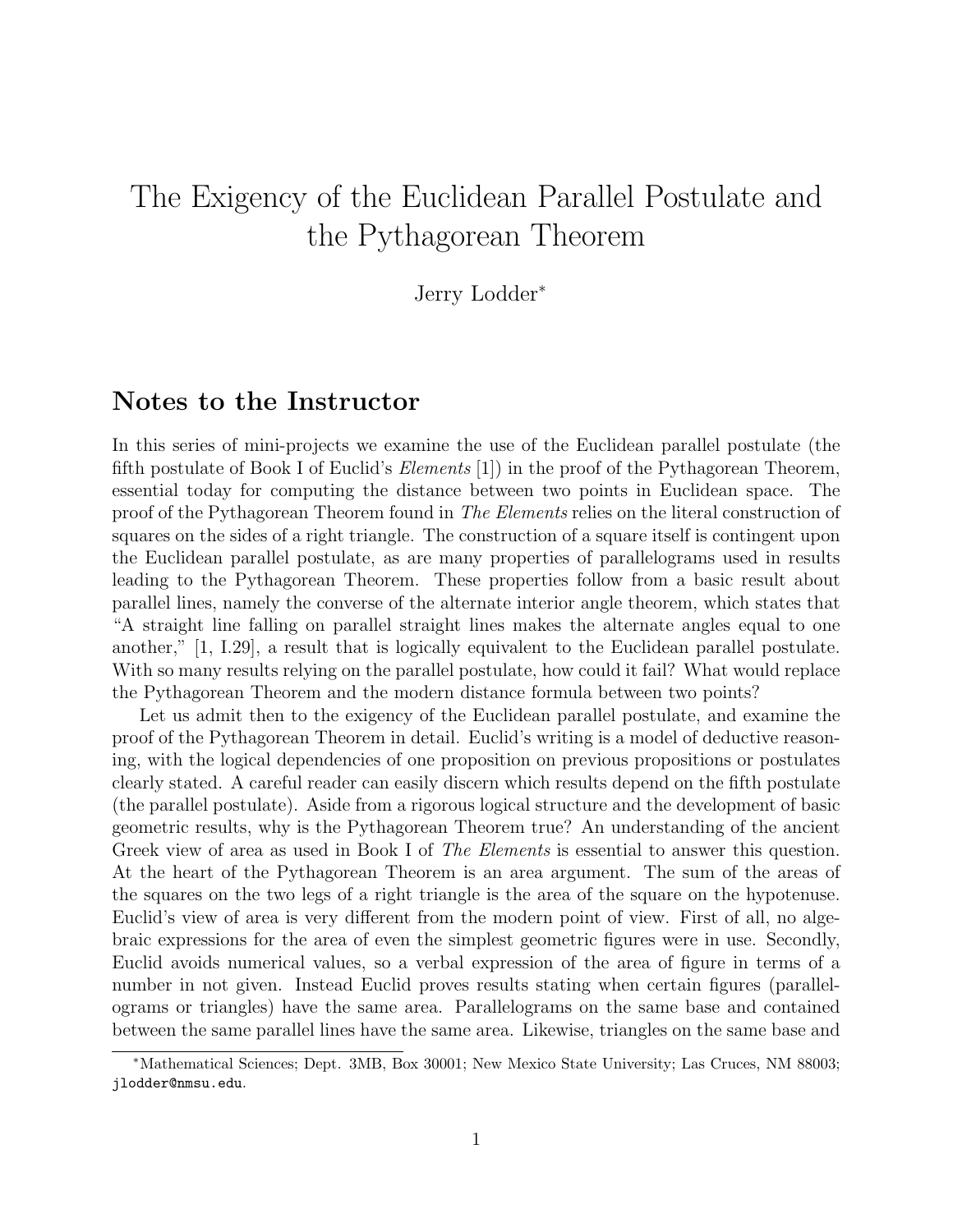contained between the same parallel lines have the same area. Not surprisingly, these area results depend on the Euclidean parallel postulate as well. The reader will recognize that the perpendicular distance between the two parallel lines containing the figure serves as the height of the figure, although this point of view is a bit anachronistic, and, in fact, counterproductive for an understanding of the Pythagorean Theorem. To understand Euclid on his own terms, draw literal squares on the sides of a right triangle. Then identify certain figures (triangles, parallelograms or squares) that are contained between two parallel lines. Drawing a line through a vertex of the triangle parallel to one of the sides of a square may be useful. The uniqueness of this parallel is, of course, equivalent to Euclid's fifth postulate.

Many of the propositions in Book I of *The Elements* are used either directly or indirectly in the proof of the Pythagorean Theorem. This series of mini-projects contains six installments, with the last two "The Ancient Greek View of Area," and "The Pythagorean Theorem" being pivotal. Readers with a solid background in high school geometry could begin with these two. For those wishing more details about the constructions leading to the Pythagorean Theorem, and in particular results depending on the parallel postulate, there are four preparatory miniprojects: "Construction of Perpendiculars," "The Alternate Interior Angle Theorem," "The Converse of the Alternate Interior Angle Theorem," and "On the Construction of a Square." Each mini-project begins with a statement of purpose, briefly describing how the result fits into the proof of the Pythagorean Theorem. This is followed by the prerequisite material needed for the constructions in a particular mini-project. The prerequisite material may be used without proof, such as the side-side-side congruency theorem for triangles. Also, the common notions and postulates of Book I may be used throughout the mini-projects. Next follows the statement of the proposition (or theorem) from The Elements that forms the core of the mini-project. Instead of reproducing Euclid's polished proof of the result, the mini-project outlines the strategy of the proof, allowing the reader to discover the key logical connections. These proofs could form the material for class discussion or class presentations. This is followed by exercises or questions that could be assigned as homework problems. Each mini-project is designed to be covered in about two class sessions. Ideally, the instructor would ask the students to read a mini-project in advance and come to class with particular questions.

For quick reference, here are the common notions and postulates from Book I. The instructor may wish to hand these out to the class. This list also appears on a separate page for easy duplication, after the last mini-project.

#### Common Notions.

- 1. Things which are equal to the same thing are also equal to one another.
- 2. If equals are added to equals, the wholes are equal.
- 3. If equals be subtracted from equals, the remainders are equal.
- 4. Things which coincide with one another are equal to one another.
- 5. The whole is greater than the part.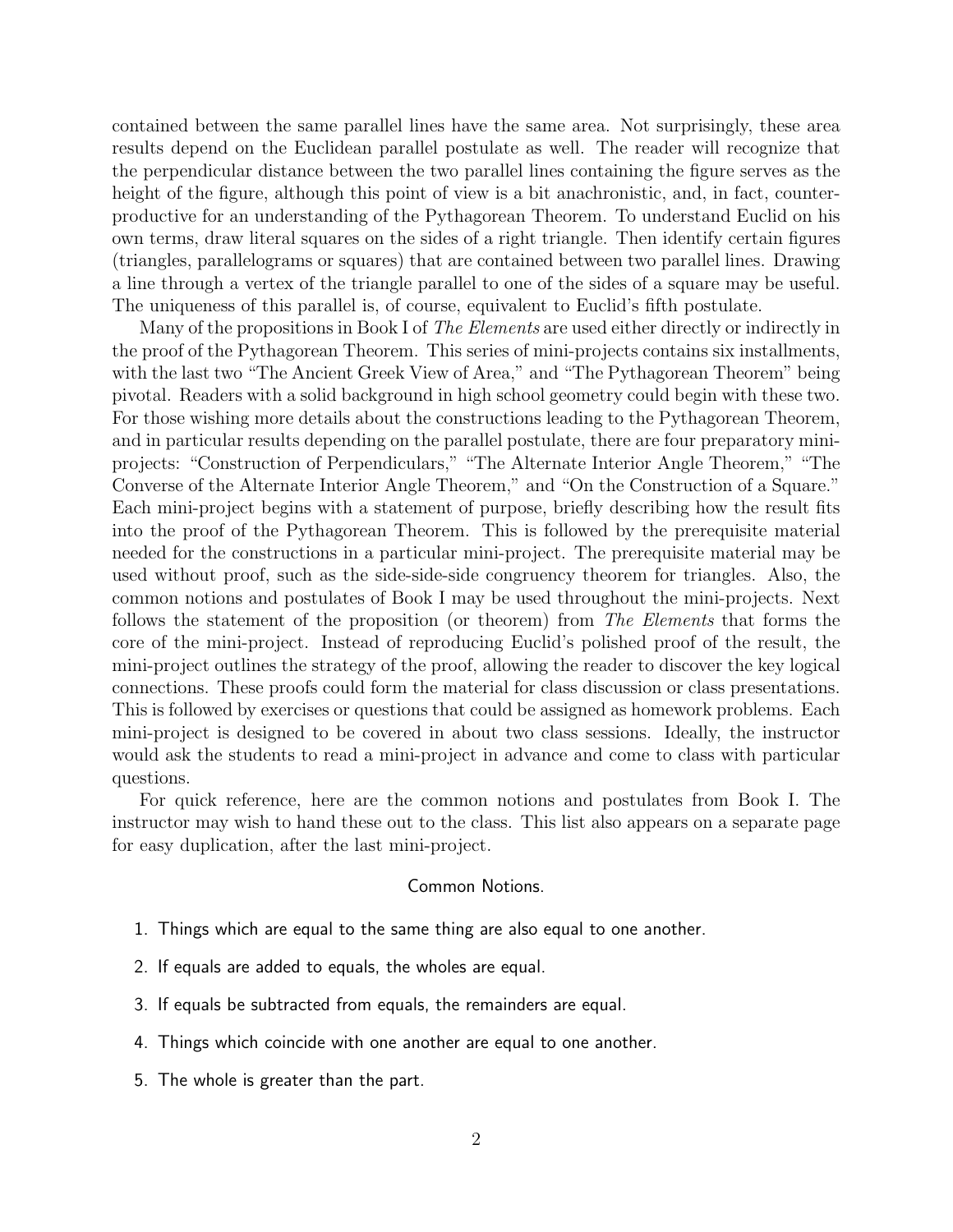#### Postulates.

Let the following be postulated:

- 1. To draw a straight line from any point to any point.
- 2. To produce a finite straight line continuously in a straight line.
- 3. To describe a circle with any centre and distance.
- 4. That all right angles are equal to one another.
- 5. That, if a straight line falling on two straight lines make the interior angles on the same side less than two right angles, the two straight lines, if produced indefinitely, meet on that side on which are the angles less than two right angles.

For reference, here is the list of mini-projects along with the proposition from The Elements developed in each.

#### List of Mini-Projects.

1. Construction of Perpendiculars.

Proposition 11: To draw a straight line at right angles to a given straight line from a given point on it.

2. The Alternate Interior Angle Theorem.

Proposition 27: If a straight line falling on two straight lines make the alternate angles equal to one another, the straight lines will be parallel to another.

3. The Converse of the Alternate Interior Angle Theorem.

Proposition 29: A straight line falling on parallel straight lines makes the alternate angles equal to one another.

4. On the Construction of a Square.

Proposition 46: On a given straight line to describe a square.

5. The Ancient Greek View of Area.

Proposition 35: Parallelograms which are on the same base and in the same parallels are equal to one another.

6. The Pythagorean Theorem.

Proposition 47: In right-angled triangles the square on the side subtending the right angle is equal to the squares on the sides containing the right angle.

### References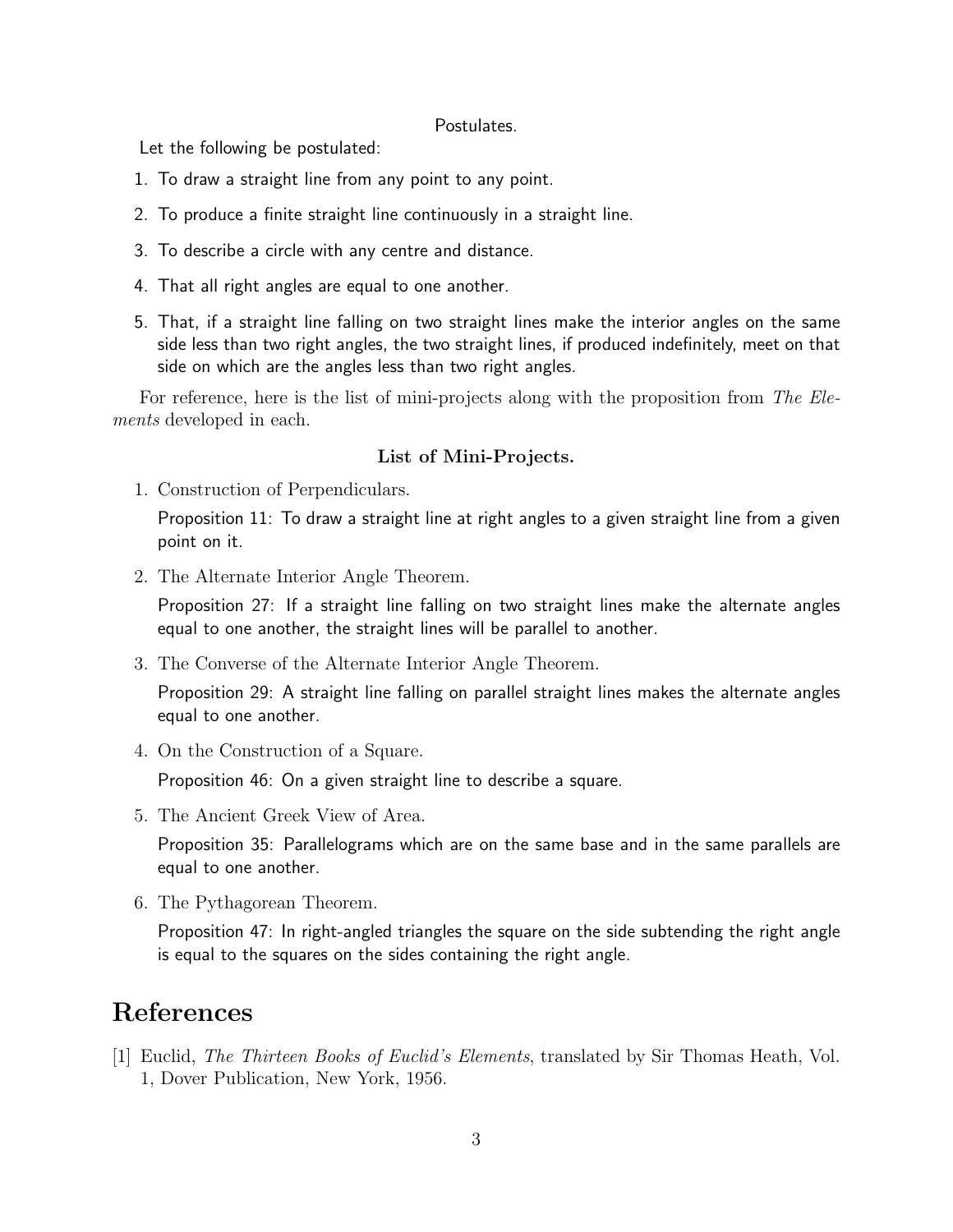### 1 Construction of Perpendiculars

Purpose: The goal of this series of mini-projects is to gain insight into the proof of the Pythagorean Theorem found in Euclid's *Elements* [1]. This proof requires the literal construction of squares on the three sides of a right triangle. As a first step in the construction of a square, we examine the construction of a line perpendicular to a given line, found in Proposition 11 of the Elements.

**Prerequisite Material:** The *Elements* is written in a logically precise manner with one proposition building on the previous ones. The reader may use, without proof, the following results already proven in the *Elements*: segment duplication, construction of an equilateral triangle with a given side, the basic congruency theorems for triangles, such as side-side-side and side-angle-side. To establish the perpendicularity of two lines, it must be shown that the lines intersect at right angles. According to Euclid, "When a straight line set up on a straight line makes the adjacent angles equal to another, each of the equal angles is right" [1, p. 153].

Proposition 11: To draw a straight line at right angles to a given straight line from a given point on it.

Strategy of Proof: Given line  $\xrightarrow{ }$ AB and a point C on  $\xrightarrow{ }$ **oof:** Given line AB and a point C on AB, find some line through C perpendicular to AB. To meet Euclid's definition of a right angle, we must find some line  $\mathcal L$ through point C so that the adjacent angles formed by  $\mathcal L$  and ←→ AB (on one side of ←→  $AB$  ) are equal (or congruent). The equality of these angles will follow from the congruency of two triangles. But what two triangles? Consider another point D on ←→ ngles? Consider another point D on AB,  $D \neq C$ . Construct a line segment  $CE$  on line  $AB$  so that  $CE = DC$  in length. Then form an equilateral triangle  $\triangle DEF$  with one side being segment DE. Draw line segment FC. Can you find two congruent triangles? Can you prove that segment  $FC$  is perpendicular to line  $AB$ ?



Exercise 1. In a step-by-step argument, prove that given line ←→ AB and a point C on ←→ that given line AB and a point C on AB, there is some line segment  $FC$  perpendicular to  $AB$ . Be sure to offer a reason why each step holds. You may cite any previous proposition, definition, postulate or common notion from the Elements as a valid reason.

Question 1. Does the construction of a perpendicular line require the parallel postulate (Postulate 5 of the Elements)?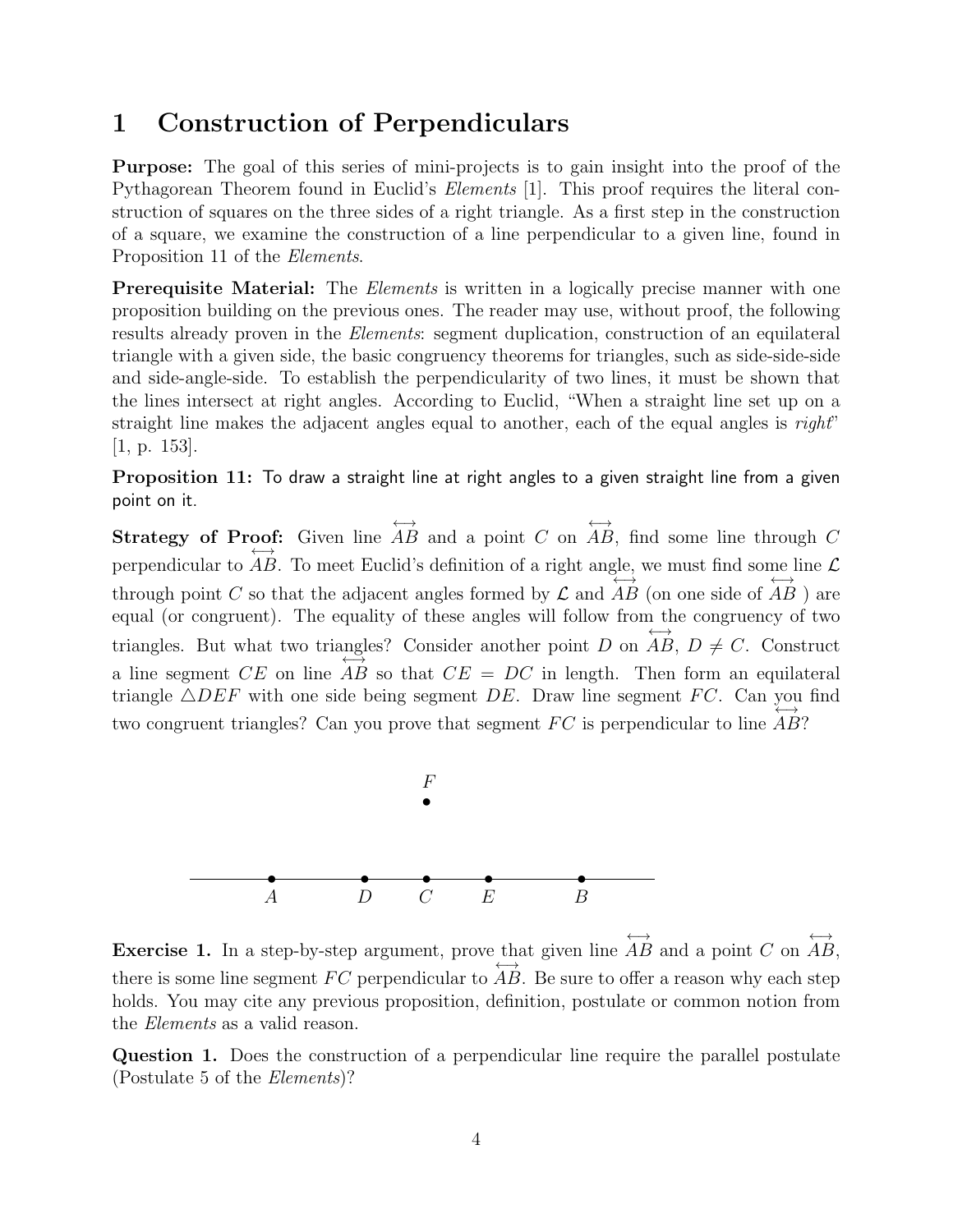Exercise 2. In a step-by-step argument, prove that given line ←→ excise 2. In a step-by-step argument, prove that given line  $\overrightarrow{AB}$  and a point C not on  $AB$ , there is a line segment through point C perpendicular to  $AB$ . Be sure to offer a reason why each step holds. You may cite any previous proposition, definition, postulate or common notion from the Elements as a valid reason. You may also cite Proposition 9, angle bisection, or Proposition 10, segment bisection, as reasons.



Question 2. Does the construction in Exercise 2 rely on the parallel postulate?

### References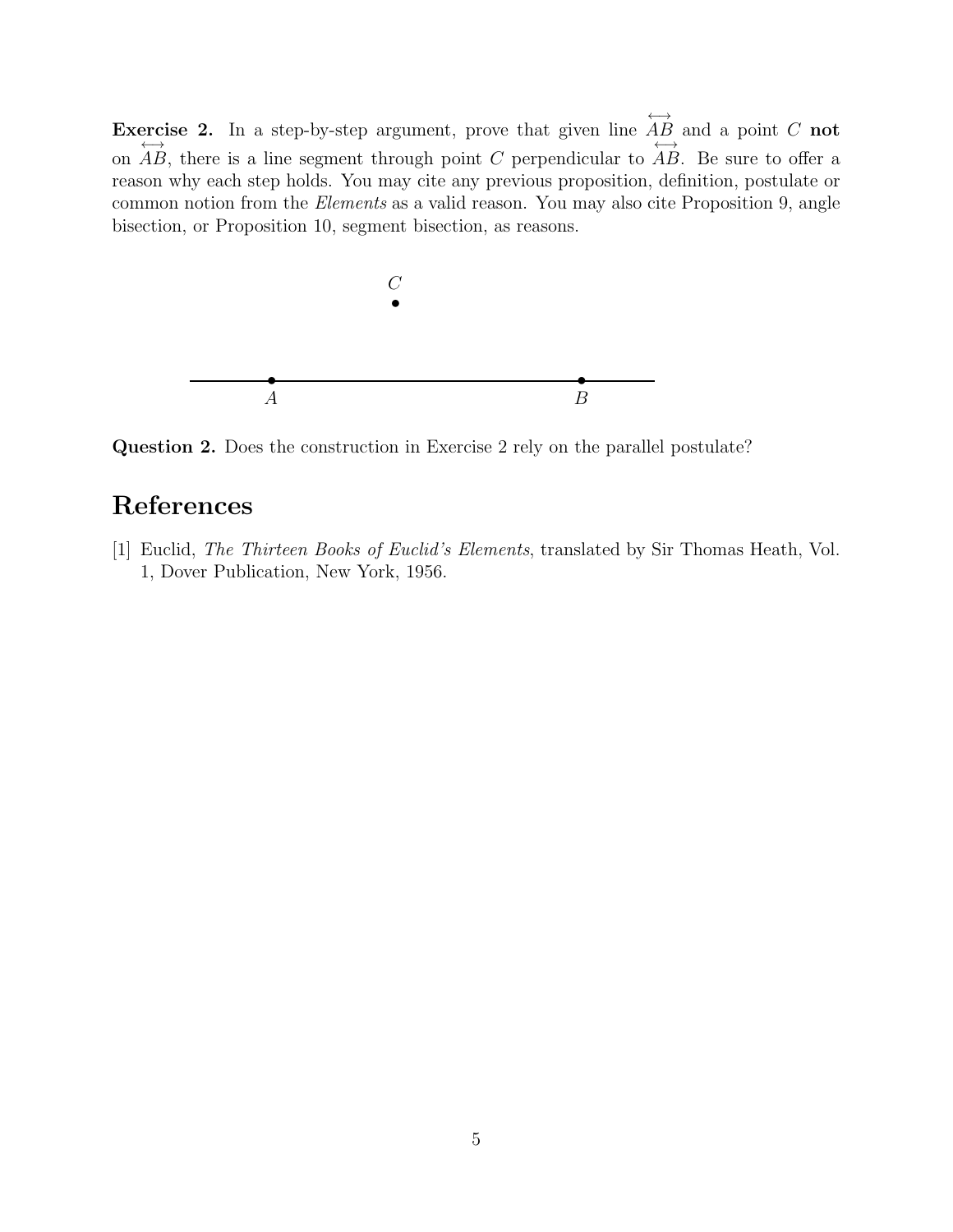#### 2 The Alternate Interior Angle Theorem

**Purpose:** Recall that the proof of the Pythagorean Theorem found in Euclid's *Elements* [1] requires the literal construction of squares on the three sides of a right triangle. In a previous mini-project we saw how to construct a line perpendicular to a given line, which is a first step in the construction of a square. Of course, opposite sides of a square must form parallel lines, a topic of this mini-project. Today, when one line intersects (falls on) two other lines, the three lines are said to form a transversal. In this mini-project we prove that if the alternate interior angles of a transversal are congruent, then two of the lines are parallel. We use Euclid's definition [1, p. 154] that "Parallel straight lines are straight lines which, being in the same plane and being produced indefinitely in both directions, do not meet another in either direction." We then prove Proposition 27 of the Elements, known today as the Alternate Interior Angle Theorem.

Prerequisite Material: The reader may use the postulates and common notions of the Elements as well as the exterior angle theorem for triangles, which states that the exterior angle of a triangle is greater than either of the opposite interior angles. Also, the vertical angle theorem and angle duplication may be used in the exercises.

Proposition 27: If a straight line falling on two straight lines make the alternate angles equal to one anther, the straight lines will be parallel to another.

Strategy of Proof: Given lines ←→ AB and ←→ CD, suppose that line ←→ EF intersects ←→ AB at point I and line ←→ EF intersects line  $\overleftrightarrow{CD}$  at point *J*. Given that  $\angle AIJ \simeq \angle IJD$ , prove that line  $\overleftrightarrow{AB}$ AB is parallel to ←→ CD. By Euclid's definition of parallel, we must show that lines ←→ AB and ←→  $CD$ do not meet. Using an indirect proof, assume that lines ←→ AB and ←→  $CD$  meet at some point  $K$ on the same side of  $\overleftrightarrow{EF}$  as point B (or point D). Then consider triangle  $\triangle IKJ$ . Is  $\angle AIJ$ an exterior angle to triangle  $\triangle IKJ$ ? Can a contradiction be reached? What if lines ←→ sterior angle to triangle  $\triangle IKJ$ ? Can a contradiction be reached? What if lines  $AB$ and CD intersect at some point L on the same side of  $EF$  as point A (or point C). What is your final conclusion?

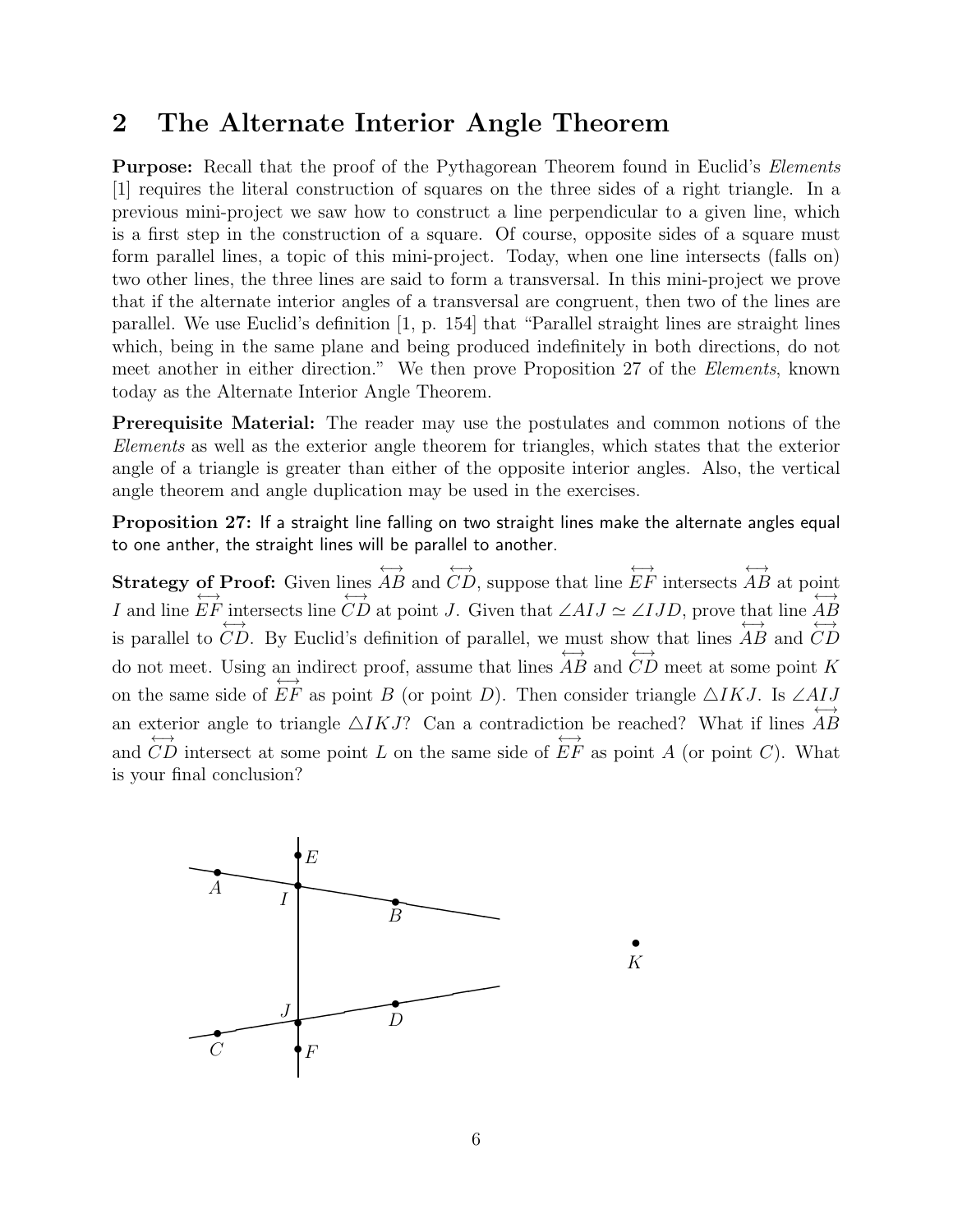Exercise 1. Given lines ←→ AB and ←→ CD, suppose that line ←→ EF intersects ←→  $AB$  at point I and line ←→ EF intersects line  $\overleftrightarrow{CD}$  at point J. Given that  $\angle AIJ \simeq \angle IJD$ , in a step-by-step argument, prove that line ←→ AB is parallel to ←→ CD. Use an indirect proof and provide the details of two cases, where the lines ←→ AB and ←→ CD intersect on (i) the same side of ←→  $EF$  as point  $B$  and (ii) the same side of ←→  $EF$  as point  $A$ . Be sure to offer a reason why each step holds. You may cite any previous proposition, definition, postulate or common notion from the Elements as a valid reason.

Question 1. Does the proof of the Alternate Interior Angle Theorem (Exercise 1) require the parallel postulate (Postulate 5 of the Elements)?

Exercise 2. [The Corresponding Angle Theorem] Given lines ←→ AB and ←→ CD, suppose that line ←→ EF intersects ←→ AB at point I and line ←→ EF intersects line ←→  $CD$  at point  $J$ . Given that  $\angle EIB \simeq \angle IJD$ , in a step-by-step argument, prove that line  $\overleftrightarrow{AB}$ AB is parallel to ←→ CD.

Exercise 3. In a step-by-step argument, prove that given line ←→ **Exercise 3.** In a step-by-step argument, prove that given line AB and a point C not on AB, there is some line through C parallel to line AB. Be sure to offer a reason why each step holds.



Question 2. Does Exercise 3 (The Existence of Parallels) rely on the parallel postulate?

#### References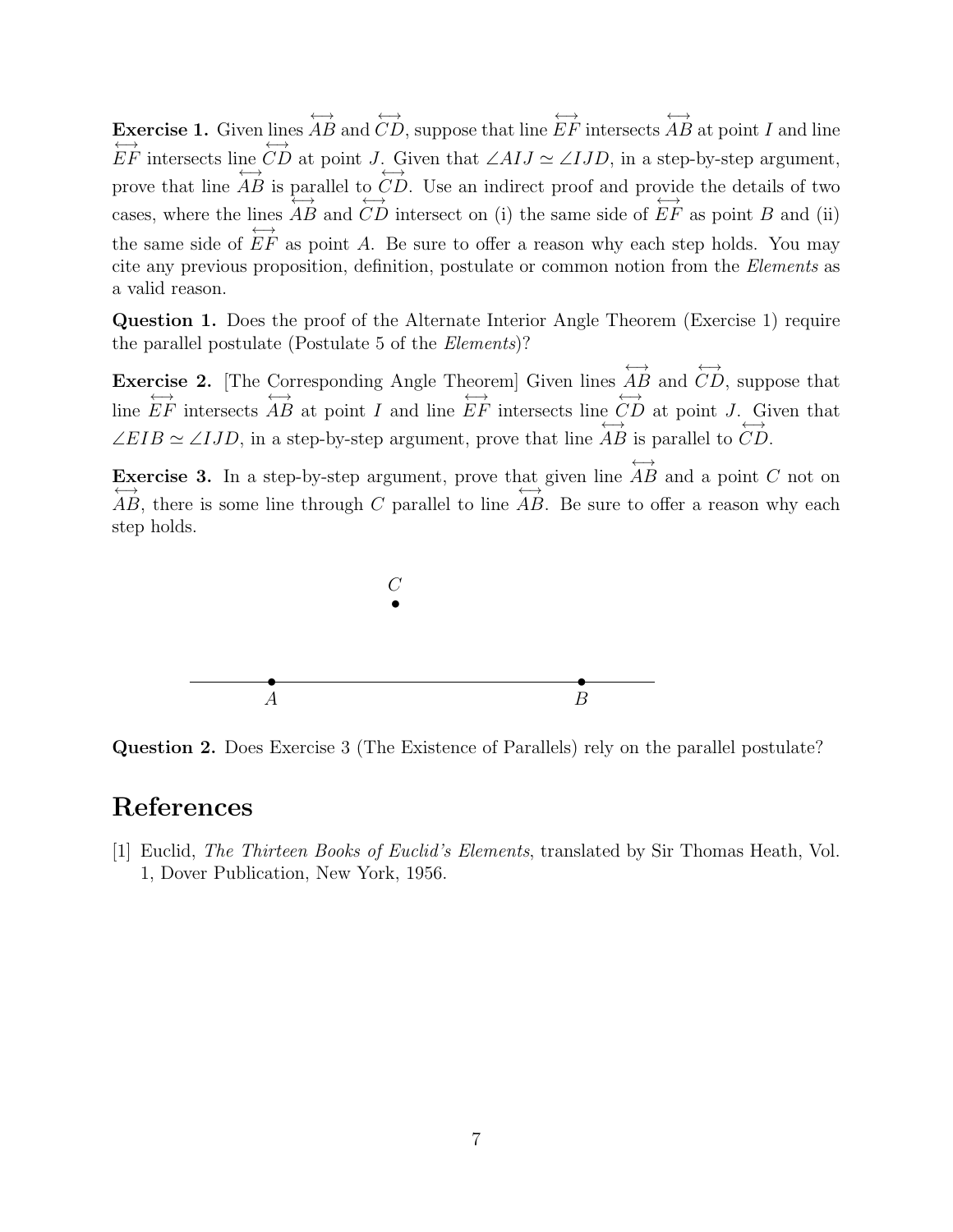## 3 The Converse of the Alternate Interior Angle Theorem

Purpose: We continue with a discussion of the propositions necessary for the construction of a square in Euclidean geometry, where Euclid's fifth postulate, the so-called parallel postulate holds. A basic stepping stone in this direction is Proposition 29 of the Elements [1], the converse of the alternate interior angle theorem. First recall Euclid's formulation of the fifth postulate [1, p. 155]: "if a straight line falling on two straight lines make the interior angles on the same side less than two right angles, the two straight lines, if produced indefinitely, meet on that side on which are the angles less than the two right angles." Although wordy by today's standards, the above formulation of the parallel postulate states the precise conditions needed for the proof of Proposition 29. In the sequel we will use a more streamlined version of the parallel postulate stated by the Scottish mathematician John Playfair (1748–1819) [2]: "Two straight lines cannot be drawn through the same point, parallel to the same straight line, without coinciding with one another." Given a line  $AB$ and a point C not on  $AB$ , Playfair's axiom asserts the existence of a unique line through C parallel to ←→ AB. Recall that in the previous mini-project the existence of some line through  $C$ parallel to line AB was proven without use of the parallel postulate. Thus, the main impact of Euclid's fifth postulate is that the line through point  $C$  parallel to ←→ AB is *unique*. In this mini-project we outline Euclid's proof of Proposition 29 and discuss the logical equivalence between Euclid's fifth postulate and Playfair's postulate (stated above).

Prerequisite Material: The reader may use the postulates and common notions of the Elements as well as Proposition 13, which states that the angle sum around a line is 180°. Also, keep in mind Euclid's version of the fifth postulate and Playfair's version of the parallel postulate, written above. For the exercises, the vertical angle theorem and the existence of parallels may be used.

Proposition 29 [abbreviated]: A straight line falling on parallel straight lines makes the alternate angles equal to one another ....

Strategy of Proof: Given lines  $\xrightarrow{ }$ AB and  $\xrightarrow{ }$ CD, suppose that line  $\xrightarrow{ }$ EF intersects  $\xrightarrow{ }$ **of Proof:** Given lines AB and CD, suppose that line EF intersects AB at point I and line EF intersects line CD at point J. Given that AB is parallel to CD, prove that ∠AIJ  $\simeq \angle IJD$ . Using an indirect proof, assume that  $\angle AIJ$  is not congruent to  $\angle IJD$ . Then in measure, either (i)  $\angle AIJ > \angle IJD$  or (ii)  $\angle AIJ < \angle IJD$ . For case (i), consider  $\angle AIJ + \angle BIJ$ . If  $\angle AIJ > \angle IJD$ , what is true about  $\angle BIJ + \angle IJD$ ? Can Euclid's fifth postulate now be applied? What contradiction is reached? Then consider case (ii), where ∠AIJ < ∠IJD. ←→ ←→ ←→ ←→

Exercise 1. Given lines AB and CD, suppose that line EF intersects rcise 1. Given lines  $\overrightarrow{AB}$  and  $CD$ , suppose that line  $\overrightarrow{EF}$  intersects  $\overrightarrow{AB}$  at point I and line  $EF$  intersects line  $CD$  at point J. Given that line AB is parallel to line  $CD$ , in a step-by-step argument prove that  $\angle A I J \simeq \angle I J D$ . Use an indirect proof and provide the details of two cases, where (i)  $\angle AIJ > \angle IJD$  and (ii)  $\angle AIJ < \angle IJD$ . Be sure to offer a reason why each step holds. You may cite any previous proposition, definition, postulate or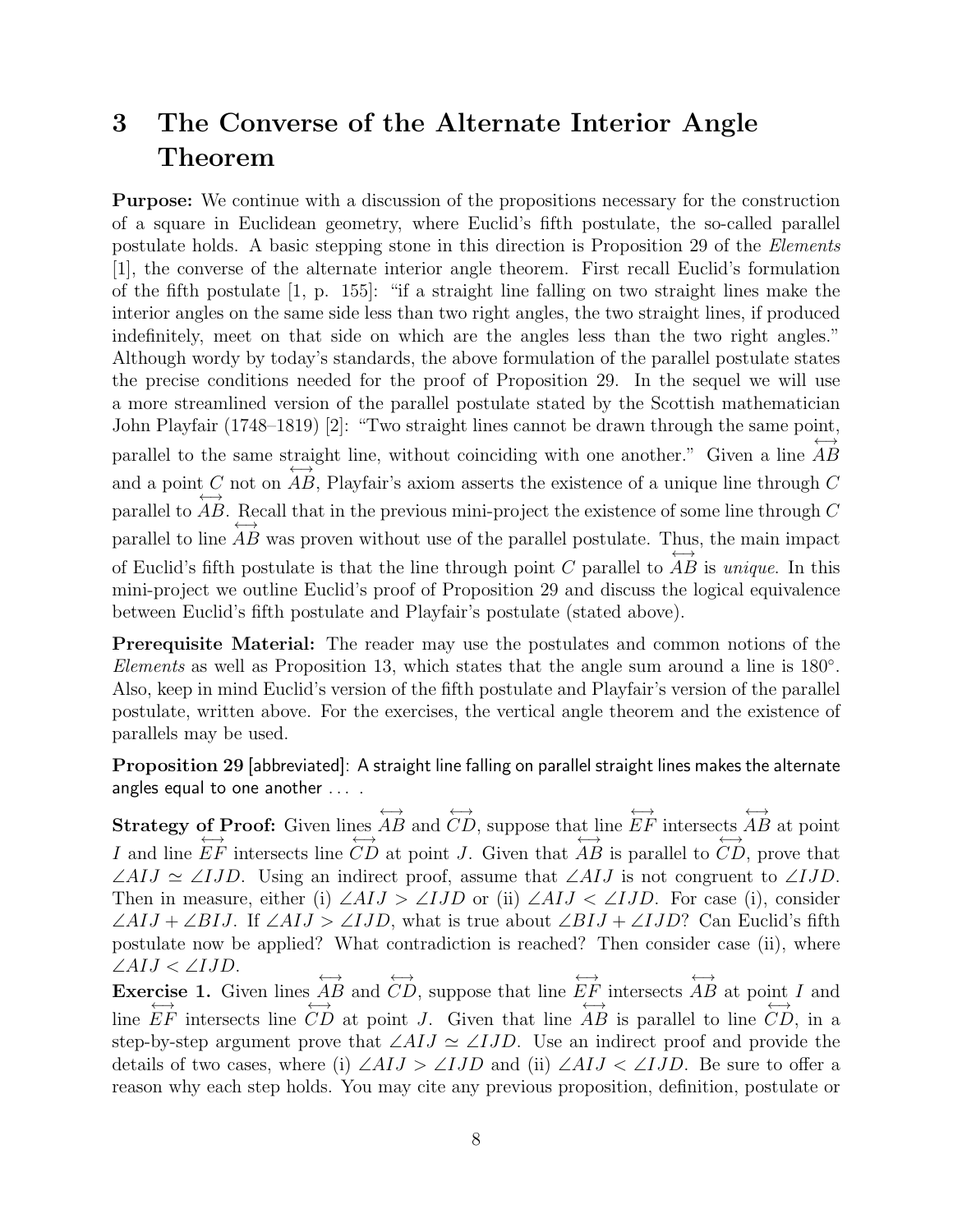

common notion from the Elements as a valid reason.

Exercise 2. [Converse of the Corresponding Angle Theorem] Given lines  $\xrightarrow{ }$ AB and  $\xrightarrow{ }$ CD, suppose that line ←→ EF intersects ←→ AB at point I and line ←→ EF intersects line ←→ ne EF intersects  $\overrightarrow{AB}$  at point I and line EF intersects line CD at point J. Given that line  $\overrightarrow{AB}$  is parallel to  $\overrightarrow{CD}$ , in a step-by-step argument, prove that  $\angle EIB \simeq \angle IJD$ . Be sure to offer a reason why each step holds.

Exercise 3. Given Playfair's parallel postulate, prove Euclid's fifth postulate. Be sure to offer a reason why each step holds.

Exercise 4. Given Euclid's fifth postulate, prove Playfair's parallel postulate. Be sure to offer a reason why each step holds.

### References

- [1] Euclid, The Thirteen Books of Euclid's Elements, translated by Sir Thomas Heath, Vol. 1, Dover Publication, New York, 1956.
- [2] Playfair, J. Elements of Geometry: Containing the First Six Books of Euclid, with Two Books on the Geometry of Solids. To Which Are Added Elements of Plane and Spherical Trigonometry, Bell & Bradfute and G. G. & J. Robinson, London, 1795.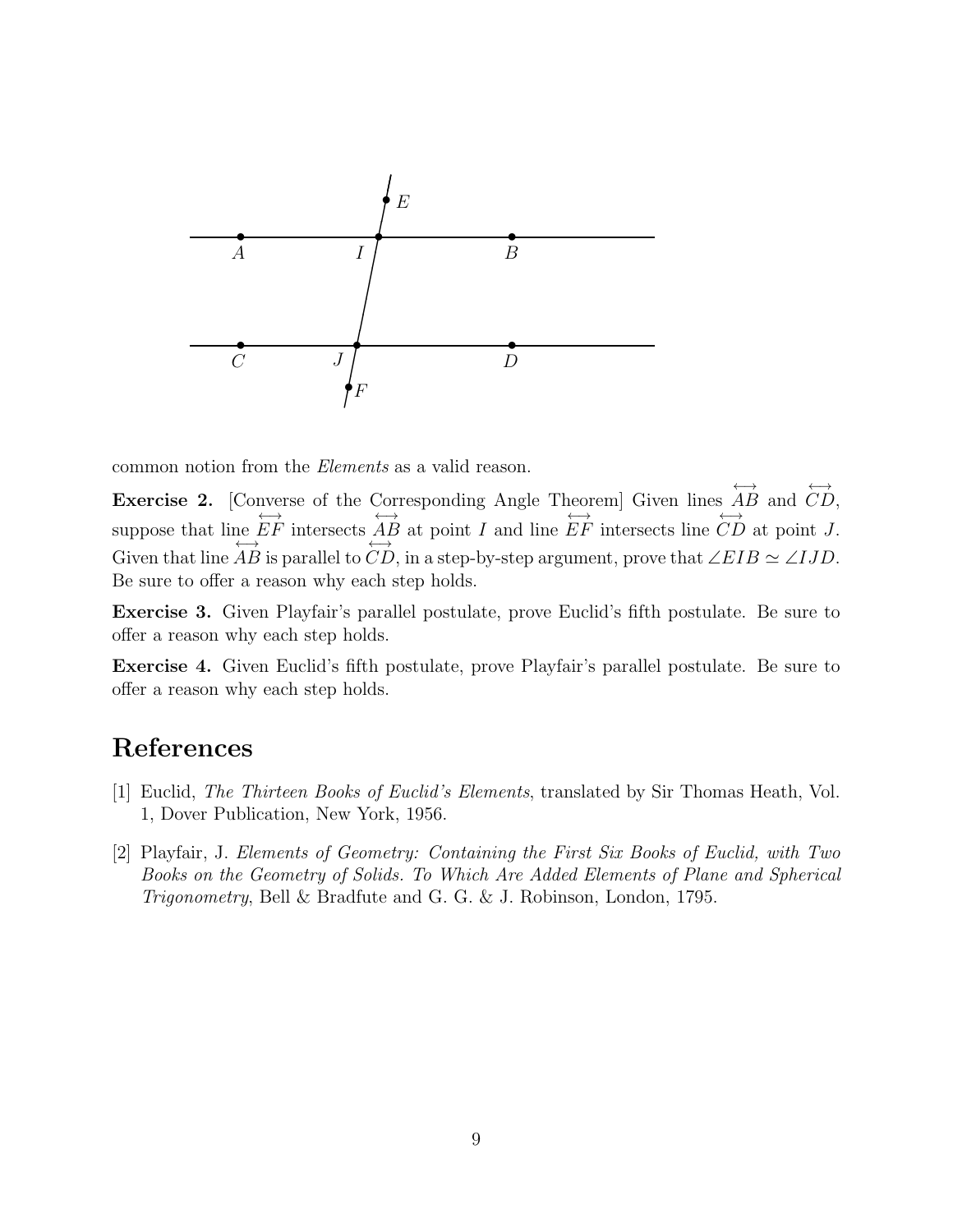### 4 On the Construction of a Square

Purpose: In this mini-project we examine the construction of a square, needed later for the Pythagorean theorem. Once Euclid's fifth postulate (the parallel postulate) is accepted, then there are several possible strategies to prove the existence of a square. We outline one strategy which will have particular consequences in hyperbolic geometry, where unique parallels fail to exist.

Prerequisite Material: The reader may use all postulates and common notions of the Elements [1] as well as segment duplication, the existence of perpendicular lines, the alternate interior angle theorem and its converse. The triangle congruency theorems may also be used.

Proposition 46: On a given straight line to describe a square.

**Strategy of Proof:** Given line segment  $AB$ , we must find a quadrilateral (four-sided figure) ABCD that is a square, i.e., all four sides are congruent and all four angles are right angles. Construct a segment AH perpendicular to AB. Then on segment AH find a segment AD so that  $AD \simeq AB$ . From point D, construct a segment DK so that DK is perpendicular to  $AD$  and point K is on the same side of line  $AD$  as point B. On segment  $DK$  construct segment DC so that  $DC \simeq AB$ . Connect points B and C with a line segment. Must figure ABCD form a square? We must show that both angles  $\angle DCB$  and  $\angle ABC$  are right angles, and we must show that segment  $BC$  is congruent to  $AB$  (or  $AD$ ). Are lines  $AB$  and  $CD$ parallel? Is  $\angle DCA \simeq \angle BAC$ ? Why or why not? Is  $\triangle DCA \simeq \triangle BAC$ ? why or why not? What can be concluded about  $\angle ABC$ ? What can be concluded about segment  $BC$ ? Finally, find an argument showing that  $\angle BCD$  is a right angle.



Exercise 1. Given segment AB, in a step-by-step argument, prove the existence of a square ABCD on AB. Provide a reason why each step holds.

Question 1. Where is Exercise 1 is the parallel postulate being used?

Exercise 2. Given parallelogram ABCD, in a step-by-step argument, prove that

- (i)  $\triangle ABC \simeq \triangle CDA$ .
- (ii)  $AD \simeq BC$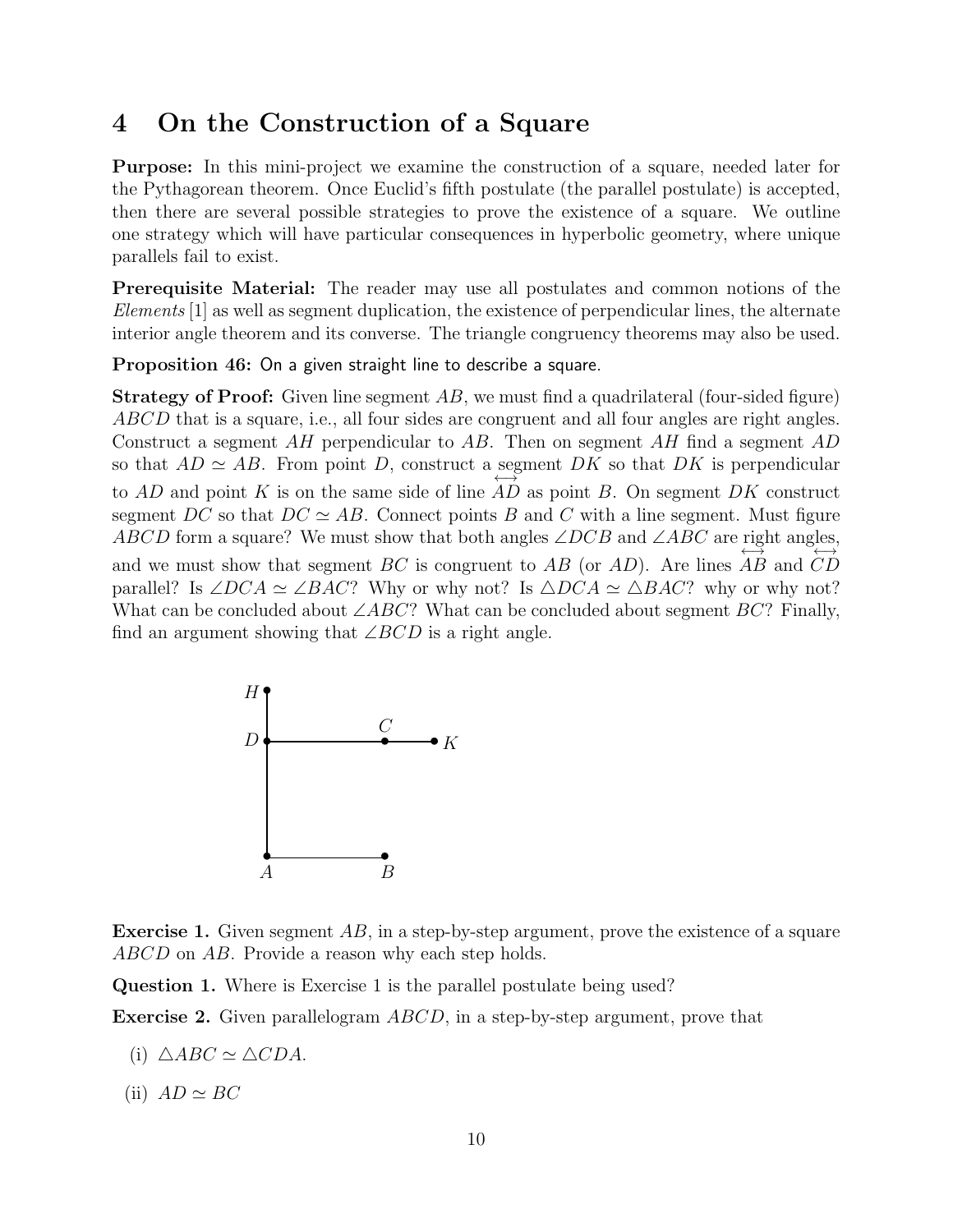- (iii)  $AB \simeq DC$
- (iv)  $\angle DAB \simeq \angle BCD$
- (v)  $\angle ADC \simeq \angle CBA$
- (vi)  $\triangle DAB \simeq \triangle BCD$ .

Be sure to offer a reason why each step holds.



## References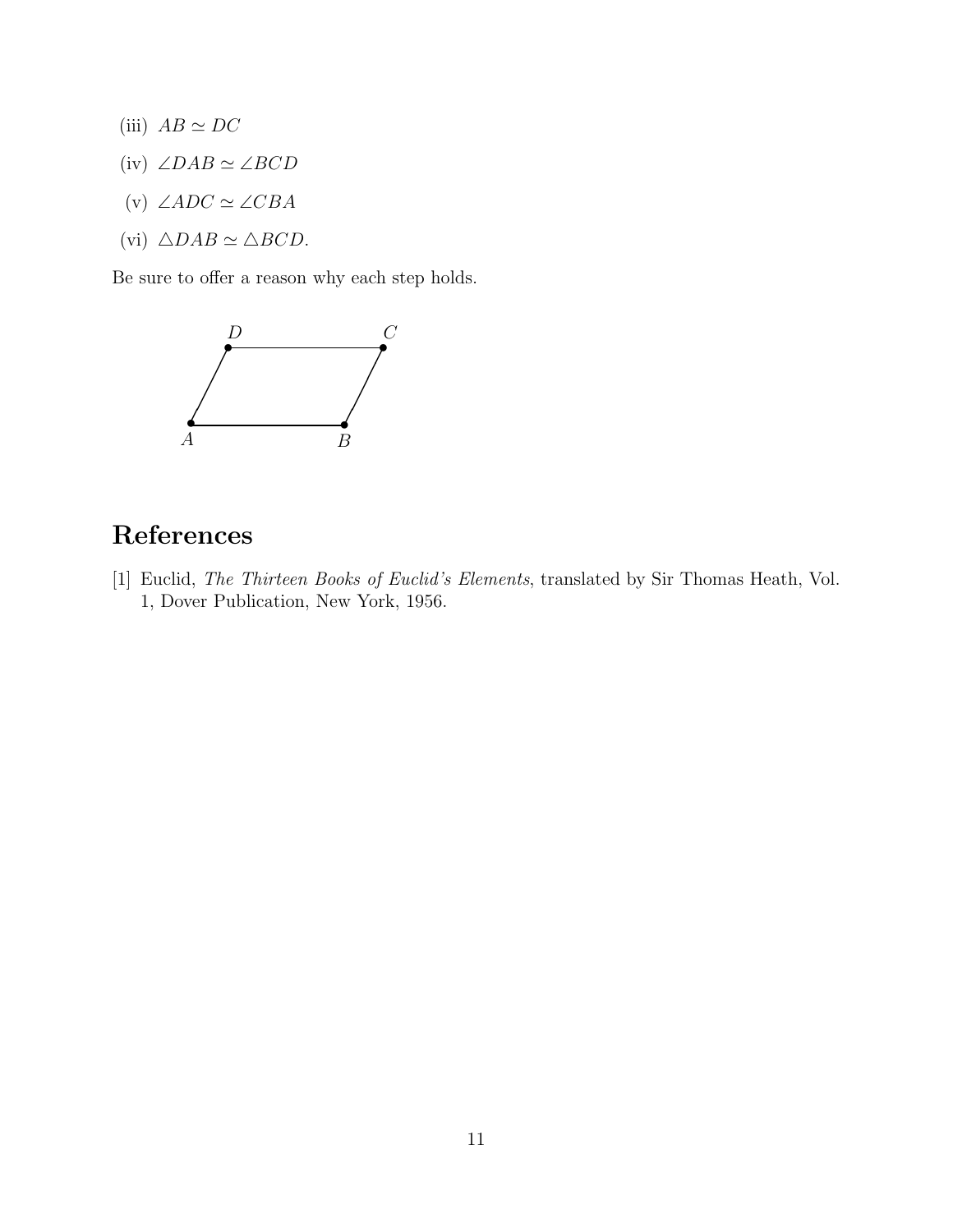### 5 The Ancient Greek View of Area

**Purpose:** At the heart of the proof of the Pythagorean Theorem in Euclid's *Elements* [1] is an area argument. Given a right triangle, then the area of the square on the hypotenuse (the side opposite the right angle) is shown to be the sum of the area of the squares on the other two sides. How is area treated in the *Elements* given that algebra had not yet been developed in antiquity, precluding the use of any formula for area? Moreover, Euclid avoids the use of numbers in the *Elements* so an expression of area in terms of a numerical value is not given, even verbally. The key feature of figures (parallelograms or triangles) with equal area is that they are constructed on the same base and are contained between the same parallel lines. Once this view of area is understood, then the proof of the Pythagorean Theorem reduces to a geometric puzzle where certain figures (parallelograms or triangles) can be found on the same base and contained between the same parallel lines.

Prerequisite Material: The reader may use all postulates and common notions of the Elements. The triangle congruency theorems may be used as well as results about parallelograms asserting the congruency of opposite sides of a parallelogram as well as opposite angles of a parallelogram. Also, that a diagonal divides a parallelogram into two congruent triangles may be used without proof. Of course, congruent figures have equal area, a fact that Euclid uses liberally. In fact, Euclid writes that figures "are equal" in place of "have equal area."

Proposition 35: Parallelograms which are on the same base and in the same parallels are equal to one another.

Strategy of Proof: Consider parallelograms ABCD and EBCF, both on base BC such that the opposite sides  $AD$  and  $EF$  are contained in the same line that is parallel to line ←→ BC. Consider two cases, where (i) point D falls between points A and E, and (ii) where point E falls between points A and D. For case (i), argue why  $\triangle ABE \simeq \triangle DCF$ . Suppose that segment BE intersects segment CD at point H in case (i). Then add the area of  $\triangle BCH$  to the area of  $\triangle ABE$  and compare this to the sum of the areas of  $\triangle BCH$  and  $\triangle DCF$ . Now subtract the area of  $\triangle HDE$  from both of these. What results? How much of the argument for case (i) can be applied to case (ii)?



Exercise 1. In a step-by-step argument, prove the following. Consider parallelograms  $ABCD$  and  $EBCF$ , both on base  $BC$  such that the opposite sides  $AD$  and  $EF$  are contained in the same line that is parallel to line  $BC$ . Then parallelograms  $ABCD$  and  $EBCF$  have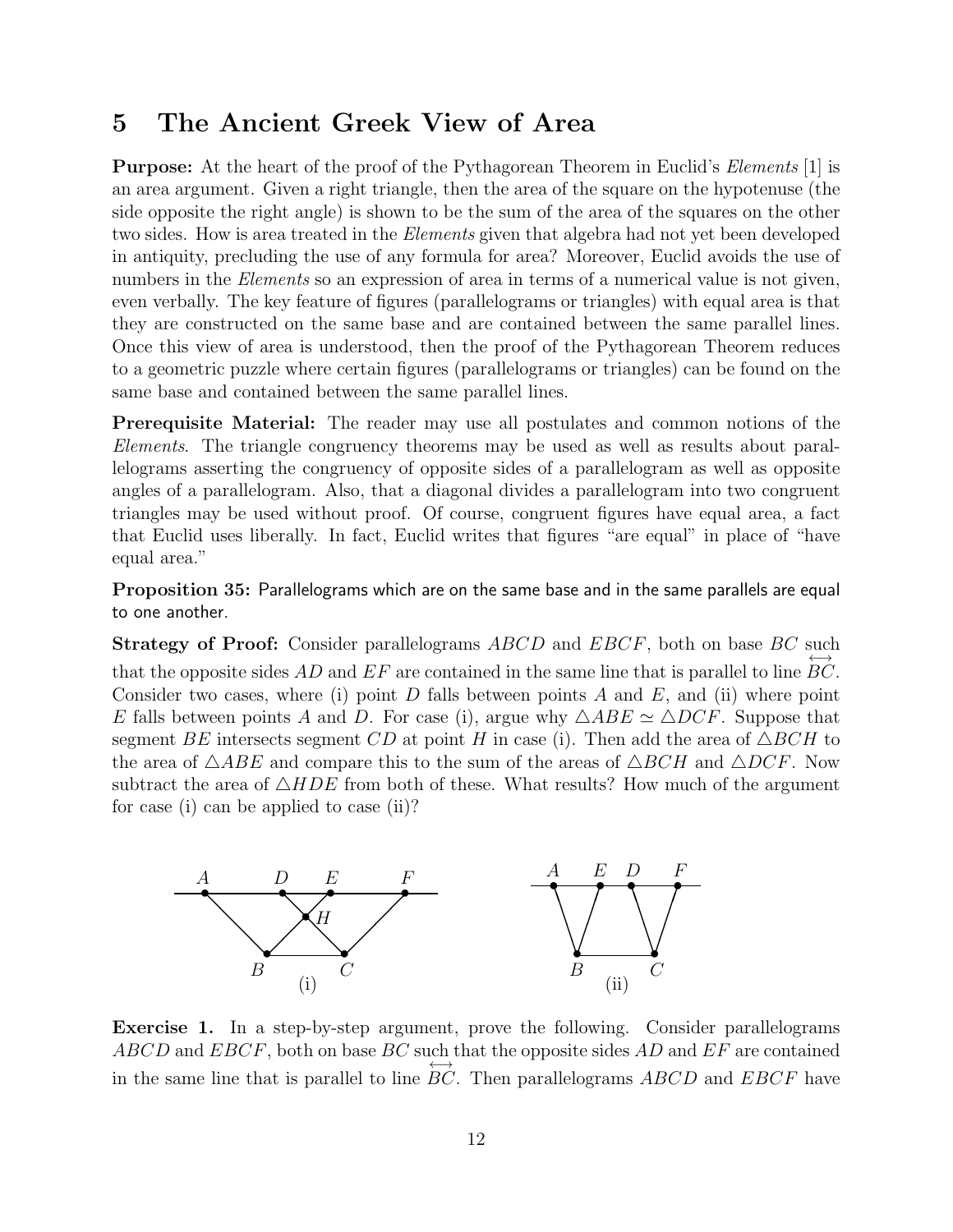the same area. Be sure to provide the details of both cases above, and provide a reason why each step holds.

Question 1. Does the proof of Exercise 1 rely on the parallel postulate? How?

**Exercise 2.** Consider triangles  $\triangle ABC$  and  $\triangle DBC$ , both on base  $BC$  with point A different from point D. Suppose that line  $AD$  is parallel to line  $BC$ . In a step-by-step argument, prove that the area of  $\triangle ABC$  is equal to the area of  $\triangle DBC$ . Be sure to offer a reason why each step holds.



**Exercise 3.** Consider triangle  $\triangle ABC$  and parallelogram  $DBCE$ , both on base BC with points  $A, D$  and  $E$  on the same line that is parallel to ←→ BC. In a step-by-step argument, prove that the area of parallelogram  $DBCE$  is double the area of  $\triangle ABC$ . Be sure to offer a reason why each step holds.



### References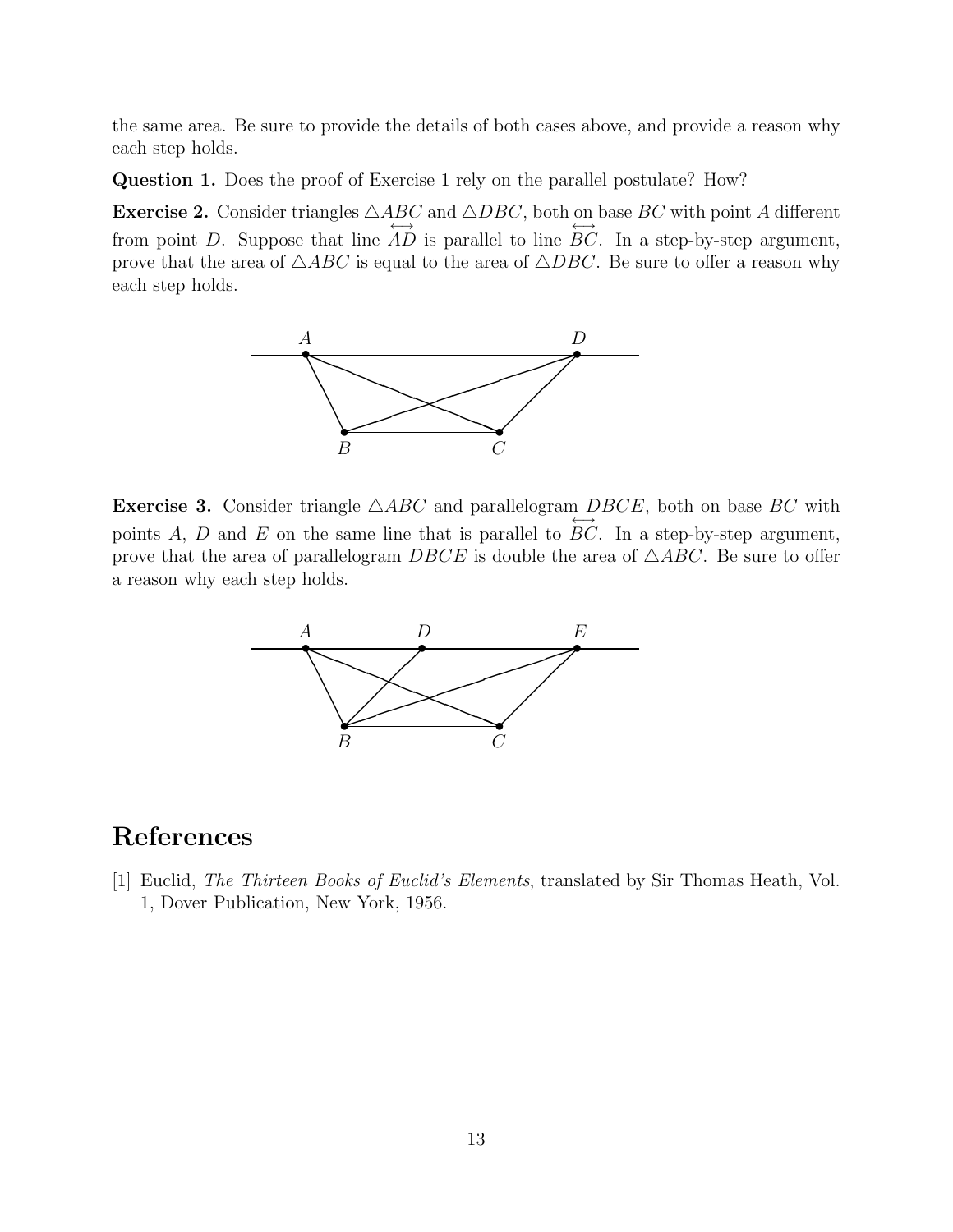### 6 The Pythagorean Theorem

**Purpose:** Book I of the *Elements* [1] ends with the proof of the Pythagorean Theorem and its converse. In the millennia following the Elements, this fundamental theorem has become the basis of the distance formula between two points in Euclidean geometry as well as many trigonometric identities such as  $\cos^2(\theta) + \sin^2(\theta) = 1$  for angles in Euclidean geometry. In this mini-project we examine the proof of the Pythagorean Theorem found in the Elements, based entirely on geometric squares and their area.

Prerequisite Material: The reader may use all postulates and common notions of the Elements as well as the triangle congruency theorems, the existence of a square on a given line segment, the existence of a line through a given point parallel to a given line, and results comparing the area of a triangle to a parallelogram. In particular, if a parallelogram and a triangle have the same base and be contained between the same parallel lines, then the area of the parallelogram is double that of the triangle. Also, if line segments  $AB$  and  $BC$  have angle measure 180 $\textdegree$  (two right angles), then points A, B and C lie on the same line.

Proposition 47: In right-angled triangles the square on the side subtending the right angle is equal to the squares on the sides containing the right angle.



**Strategy of Proof:** Given right triangle  $\triangle ABC$  with  $\angle CAB$  a right angle, first construct square  $BCDE$  on side  $BC$ . Then construct square  $ABHK$  on side AB. Then construct square  $ACIJ$  on side AC. We wish to show that the areas of squares ABHK and ACIJ add to the area of square  $BCDE$ . Are segments  $CA$  and  $AK$  on the same line? Why or why not? Are segments  $JA$  and  $AB$  on the same line? Why or why not? Consider lines  $CK$  and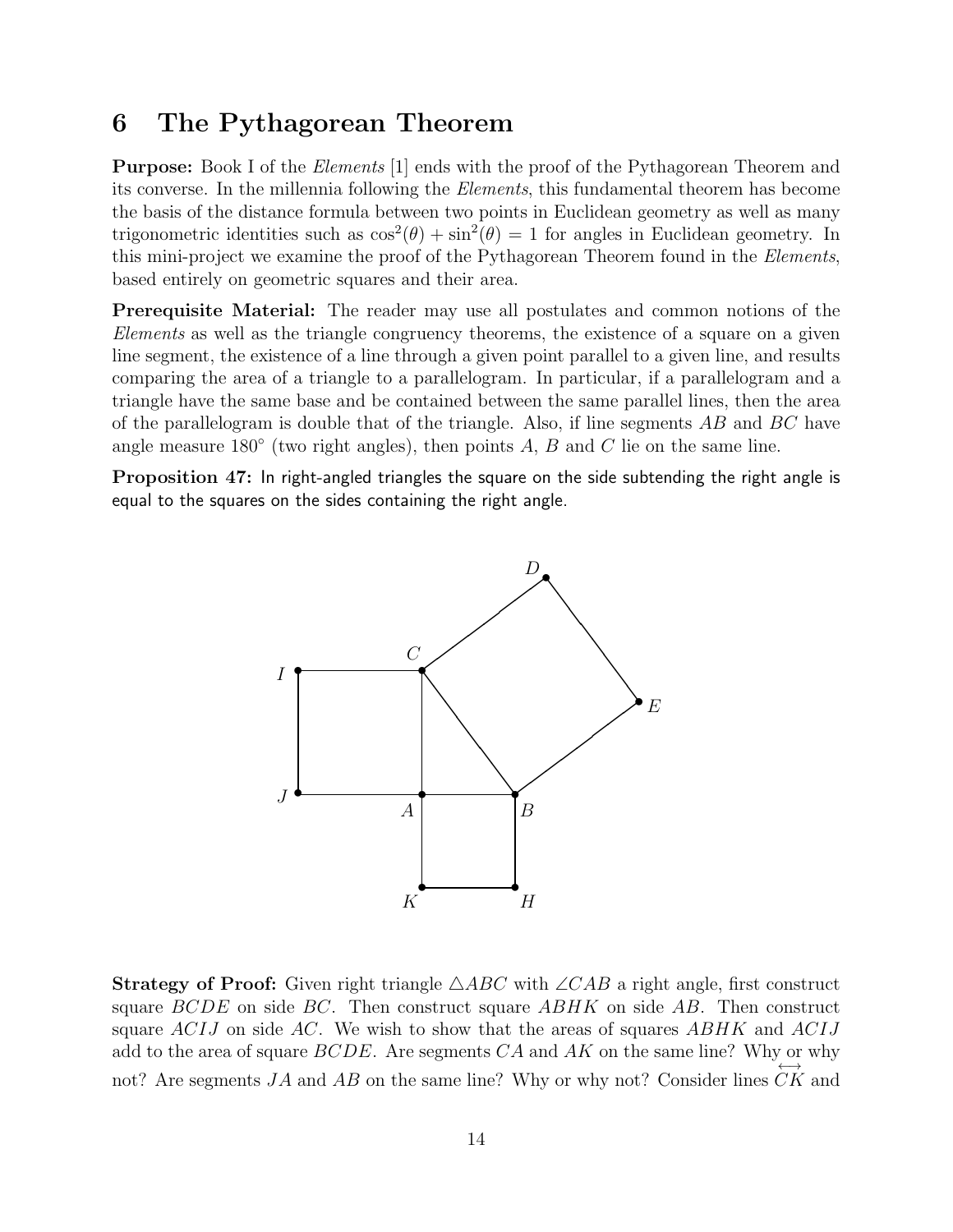←→ BH as a pair of parallel lines and form  $\triangle CBH$  with base BH contained between these two parallels. How does the area of this triangle compare with the area of square  $ABHK$ ? Find a new triangle with base BE congruent to  $\triangle C_{\longleftrightarrow}^{B}$ . Between what two parallels is this new triangle contained if one of the lines must be BE? How does the area of this new triangle compare to (part of) square BCDE. Now repeat the argument with square ACIJ. What is your final conclusion?

**Exercise 1.** In a step-by-step argument, prove that given right triangle  $\triangle ABC$  with  $\angle CAB$ a right angle, then the area of the square on side  $BC$  is the sum of the area of the squares on sides AB and AC. Be sure to offer a reason why each step holds.

Question 1. Does the proof of Exercise 1 rely on the Euclidean parallel postulate? How?

**Exercise 2.** Suppose that  $P(x_1, y_1)$  and  $Q(x_2, y_2)$  are points in the (Euclidean) xy-plane. Using modern algebraic techniques, show that the distance between  $P$  and  $Q$  is given by

$$
\overline{PQ} = \sqrt{(x_2 - x_1)^2 + (y_2 - y_1)^2}.
$$

**Exercise 3.** Given triangle  $\triangle ABC$  with right angle  $\angle CAB$ , let  $x = \overline{AB}$ ,  $y = \overline{AC}$  and  $r = \overline{BC}$ . Let  $\angle ABC$  have measure  $\theta$ . Then  $\cos \theta = \frac{x}{r}$  $rac{x}{r}$  and  $\sin \theta = \frac{y}{r}$  $\frac{y}{r}$ . Using modern algebraic techniques, show that

$$
\cos^2(\theta) + \sin^2(\theta) = 1.
$$



Epilogue: We have seen that the modern distance formula between two points is a direct consequence of the Pythagorean Theorem as is the basic trigonometric identity  $\cos^2(\theta)$  +  $\sin^2(\theta) = 1$ . The Pythagorean Theorem itself depends on the Euclidean parallel postulate. With such basic results relying on the parallel postulate, how could it fail? What would replace the distance formula? What would replace the trigonometric functions? We must wait for the pioneers of non-Euclidean or hyperbolic geometries.

#### References